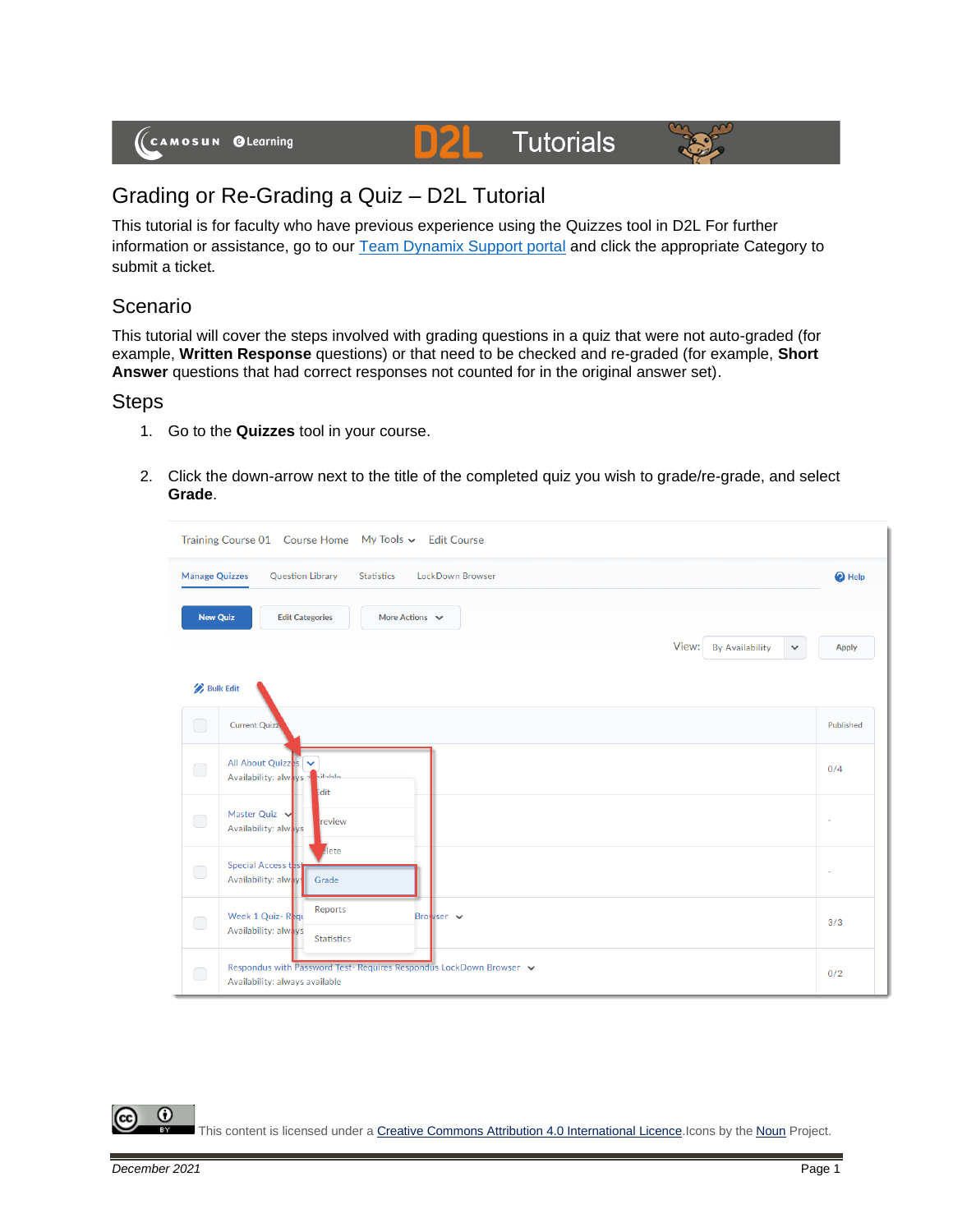3. You can choose to grade quiz attempts by **User** (student), **Attempts** (a general listing of Attempt 1's, followed by Attempt 2's if there are any), or by **Question** (which is really handy for grading Written Response questions). We will look at each of these in turn.

| Grade Quiz - All About Quizzes .                                                                                                                                                                    |           |
|-----------------------------------------------------------------------------------------------------------------------------------------------------------------------------------------------------|-----------|
| <b>Export to CSV</b><br><b>Export Event Logs</b><br>More Actions $\sim$<br><b>Export to Excel</b>                                                                                                   |           |
| <b>Questions</b><br><b>Users</b><br><b>Attempts</b>                                                                                                                                                 |           |
| View By:<br>User<br>Apply<br>$\checkmark$<br>Ω<br><b>Hide Search Options</b><br>Search For<br>Search In<br>$\checkmark$ First Name $\checkmark$ Last Name<br>✔ Org Defined ID<br><b>Restrict to</b> |           |
| Users who have completed an attempt<br>$\checkmark$<br>Users who are exempt<br>合                                                                                                                    |           |
| First Name  Last Name<br><b>Save and Close</b><br>Cancel<br>Save                                                                                                                                    | Completed |

a. First, grading by **User**. User is the default tab, so you will just need to scroll down to see the list of students with their attempts links. Click an attempt to go to its grading area.

| Users who have completed an attempt<br>$\checkmark$<br>Users who are exempt<br>貪 |                       |       |         |                                 |
|----------------------------------------------------------------------------------|-----------------------|-------|---------|---------------------------------|
| $\bigcirc$<br>st Name . Last Name                                                | Completed             | Score | Grade   | Published $\frac{\sqrt{3}}{82}$ |
| Training 1 Student<br>◠                                                          |                       |       |         |                                 |
| O<br>attempt 1                                                                   | Mar 27, 2017 10:23 AM | 6/3   | 200 %   | $\bigcirc$                      |
| overall grade                                                                    |                       | ٠     | $\sim$  |                                 |
| Training03 Student                                                               |                       |       |         |                                 |
| ∩<br>attempt 1                                                                   | Nov 8, 2017 1:41 PM   | 1/3   | 33.33 % | $\bigcirc$                      |
| overall grade                                                                    |                       | ٠     | ٠       |                                 |
| Training04 Student                                                               |                       |       |         |                                 |

 $\odot$ This content is licensed under [a Creative Commons Attribution 4.0 International Licence.I](https://creativecommons.org/licenses/by/4.0/)cons by the [Noun](https://creativecommons.org/website-icons/) Project.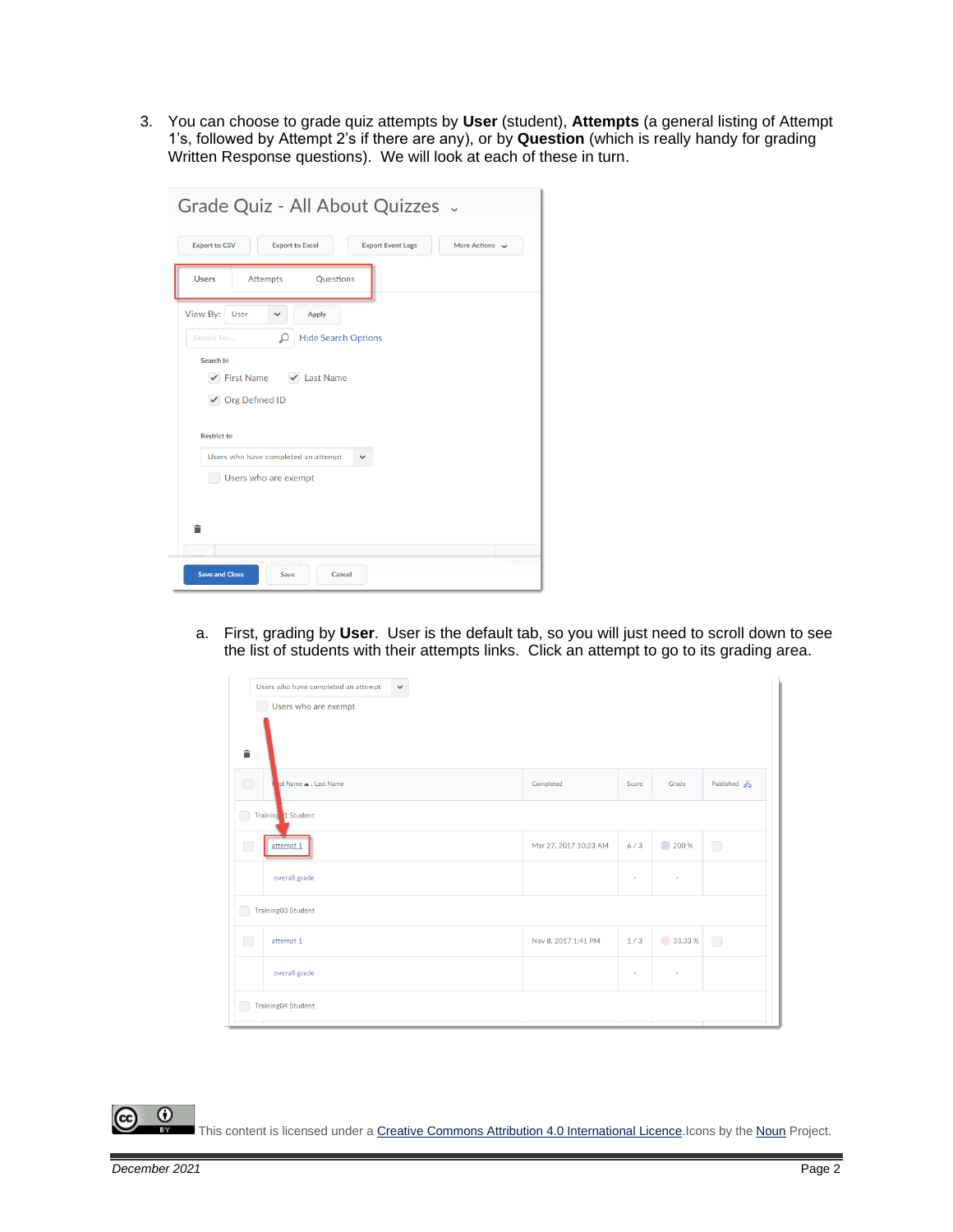Scroll through the quiz, and re-grade as needed (note the "auto-graded" questions). In this attempt, **Question 3** is the **Written Response** question, saying "not auto-graded a default value of 0 was assigned". Enter your grade, and click **Expand question feedback** to open a box into which you can add comments.



When you are finished grading/re-grading the quiz attempt, click **Save and Close**.

This content is licensed under [a Creative Commons Attribution 4.0 International Licence.I](https://creativecommons.org/licenses/by/4.0/)cons by the [Noun](https://creativecommons.org/website-icons/) Project.

⋒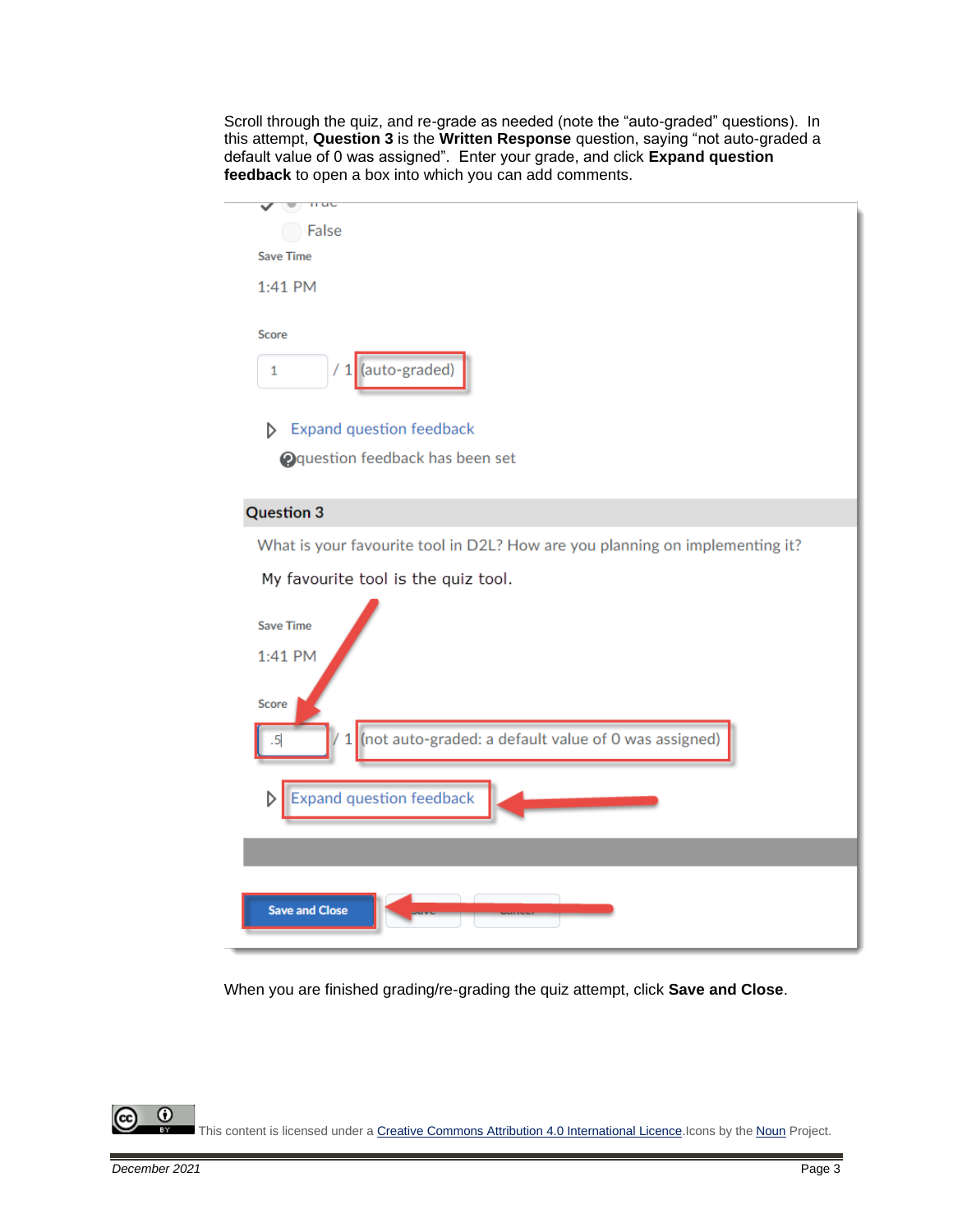b. Second, grading by quiz **Attempts**. First, click the **Attempts** tab.



You can make several selections around which attempts you want to see. The dropdown menu allows you to select the attempt types shown below. Select the type you wish to view, then click the magnifying glass in the **Search For…** box.

| and the control of<br><b>Hide Search Options</b><br>Search For<br>Search In<br>$\checkmark$ First Name<br>$\vee$ Last Name<br>$\vee$ Org Defined I                                                                                                                                                                             |                |
|--------------------------------------------------------------------------------------------------------------------------------------------------------------------------------------------------------------------------------------------------------------------------------------------------------------------------------|----------------|
| <b>Restrict to</b><br>Attempts that have been completed<br>$\checkmark$<br>All attempts<br>Attempts complete within the last 30 days<br>Attempts complete within the last 60 days<br>Attempts completed within the last 90 days<br>Attempts that have been completed<br><b>Attempts In Progress</b><br><b>Preview Attempts</b> | %              |
| Attempts submitted before<br>10-9-2018<br>Now<br>Attempts from users who are exempt<br>â<br>Attempt<br><b>Save and Close</b><br>Save<br>Cancel                                                                                                                                                                                 | First Name A.L |
|                                                                                                                                                                                                                                                                                                                                | Training01 Stu |

 $\odot$ This content is licensed under [a Creative Commons Attribution 4.0 International Licence.I](https://creativecommons.org/licenses/by/4.0/)cons by the [Noun](https://creativecommons.org/website-icons/) Project.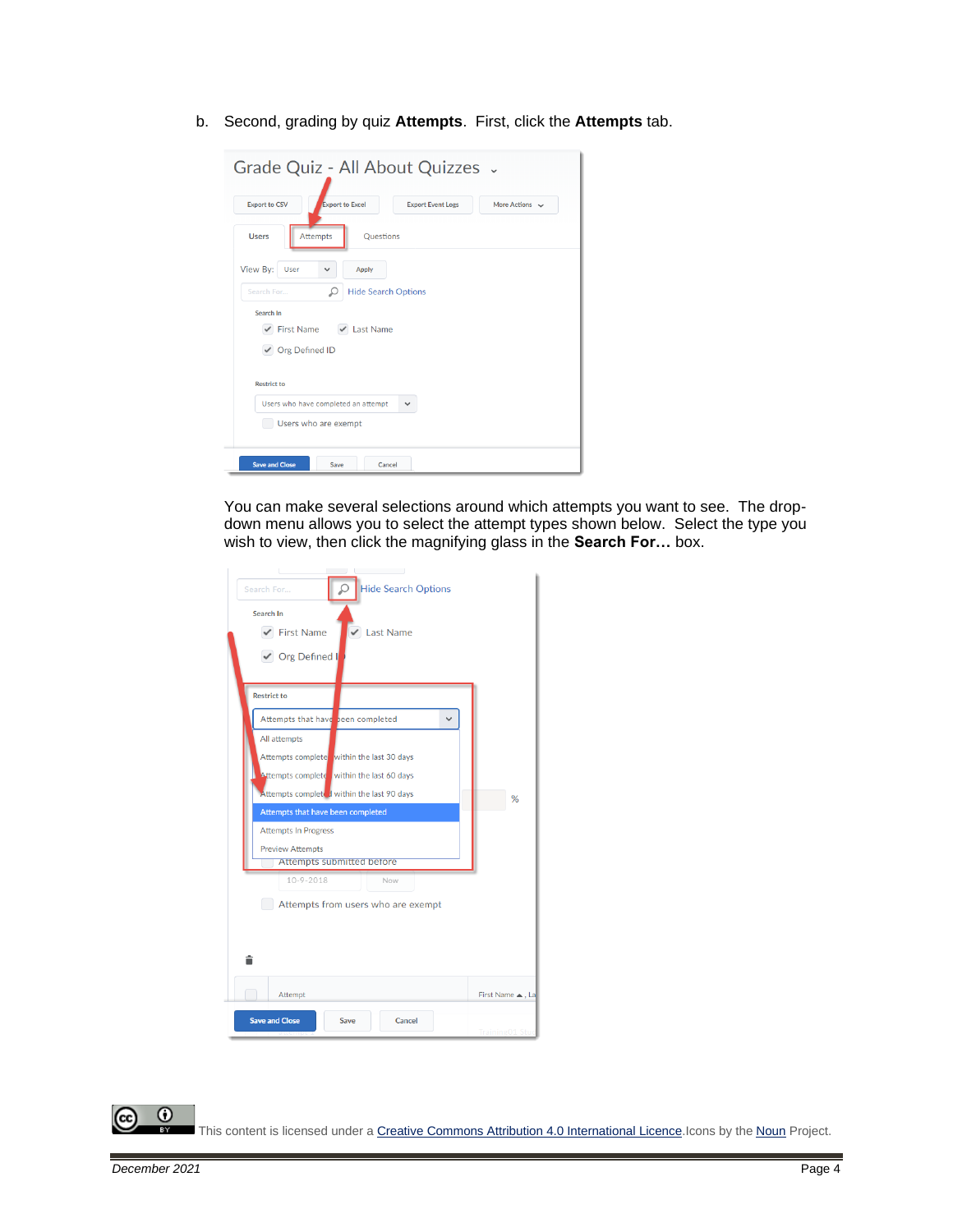You can also select the following (make your selection, then click the magnifying glass in the **Search For…** box.):

| View By:<br><b>Apply</b><br>User                                                          |
|-------------------------------------------------------------------------------------------|
| <b>Hide Search Options</b><br>Search For                                                  |
| Search In                                                                                 |
| <b>First Name</b><br><b>Last Name</b>                                                     |
| √ Org Defi ed ID<br><b>Restrict to</b>                                                    |
| Attempts that have been completed                                                         |
| <b>Graded and Ungraded attempts</b><br><b>Graded Attempts</b><br><b>Ungraded Attempts</b> |
| %<br>Attempts with score:<br>$\leq$ $=$                                                   |
| Attempts submitted after                                                                  |
| $10 - 2 - 2018$<br>Now                                                                    |
| <b>Attempts submitted before</b>                                                          |
| $10 - 9 - 2018$<br>Now                                                                    |
| Attempts from users who are exempt                                                        |

Click the attempt you wish to grade.

|            | $10 - 2 - 2018$                  | Now                                |                           |                       |       |             |                                                  |
|------------|----------------------------------|------------------------------------|---------------------------|-----------------------|-------|-------------|--------------------------------------------------|
|            | Attempts submitted before        |                                    |                           |                       |       |             |                                                  |
|            | $10 - 9 - 2018$                  | Now                                |                           |                       |       |             |                                                  |
|            |                                  | Attempts from users who are exempt |                           |                       |       |             |                                                  |
|            |                                  |                                    |                           |                       |       |             |                                                  |
|            |                                  |                                    |                           |                       |       |             |                                                  |
|            |                                  |                                    |                           |                       |       |             |                                                  |
|            |                                  |                                    |                           |                       |       |             |                                                  |
| $\bigcirc$ | Attempt                          |                                    | First Name . Last Name    | Completed             | Score | Grade       | Published $\frac{\partial}{\partial \mathbf{a}}$ |
|            | attempt 1                        |                                    | <b>Training01 Student</b> | Mar 27, 2017 10:23 AM | 6/3   | 200 %       |                                                  |
|            |                                  |                                    |                           |                       |       |             | $\bigcirc$                                       |
|            | attempt 1                        |                                    | Training03 Student        | Nov 8, 2017 1:41 PM   | 1/3   | 33.33 %     | $\bigcap$                                        |
| $\bigcap$  |                                  |                                    |                           |                       |       |             |                                                  |
|            | attempt 1                        |                                    | <b>Training04 Student</b> | Nov 8, 2017 12:10 PM  | 1/3   | 33.33 %     | $\bigcap$                                        |
|            |                                  |                                    |                           |                       |       |             |                                                  |
| $\bigcirc$ | attempt 2                        |                                    | <b>Training04 Student</b> | Sep 12, 2018 10:46 AM | 0/3   | 0%          | $\bigcirc$                                       |
|            | (Exceeded time limit by 0:17:52) |                                    |                           |                       |       |             |                                                  |
|            |                                  |                                    |                           |                       |       | 20 per page | $\checkmark$                                     |
|            |                                  |                                    |                           |                       |       |             |                                                  |
|            |                                  |                                    |                           |                       |       |             |                                                  |

Follow the steps outlined in the section on grading by Attempt, and click **Save and Close** when finished.

This content is licensed under [a Creative Commons Attribution 4.0 International Licence.I](https://creativecommons.org/licenses/by/4.0/)cons by the [Noun](https://creativecommons.org/website-icons/) Project.

 $\odot$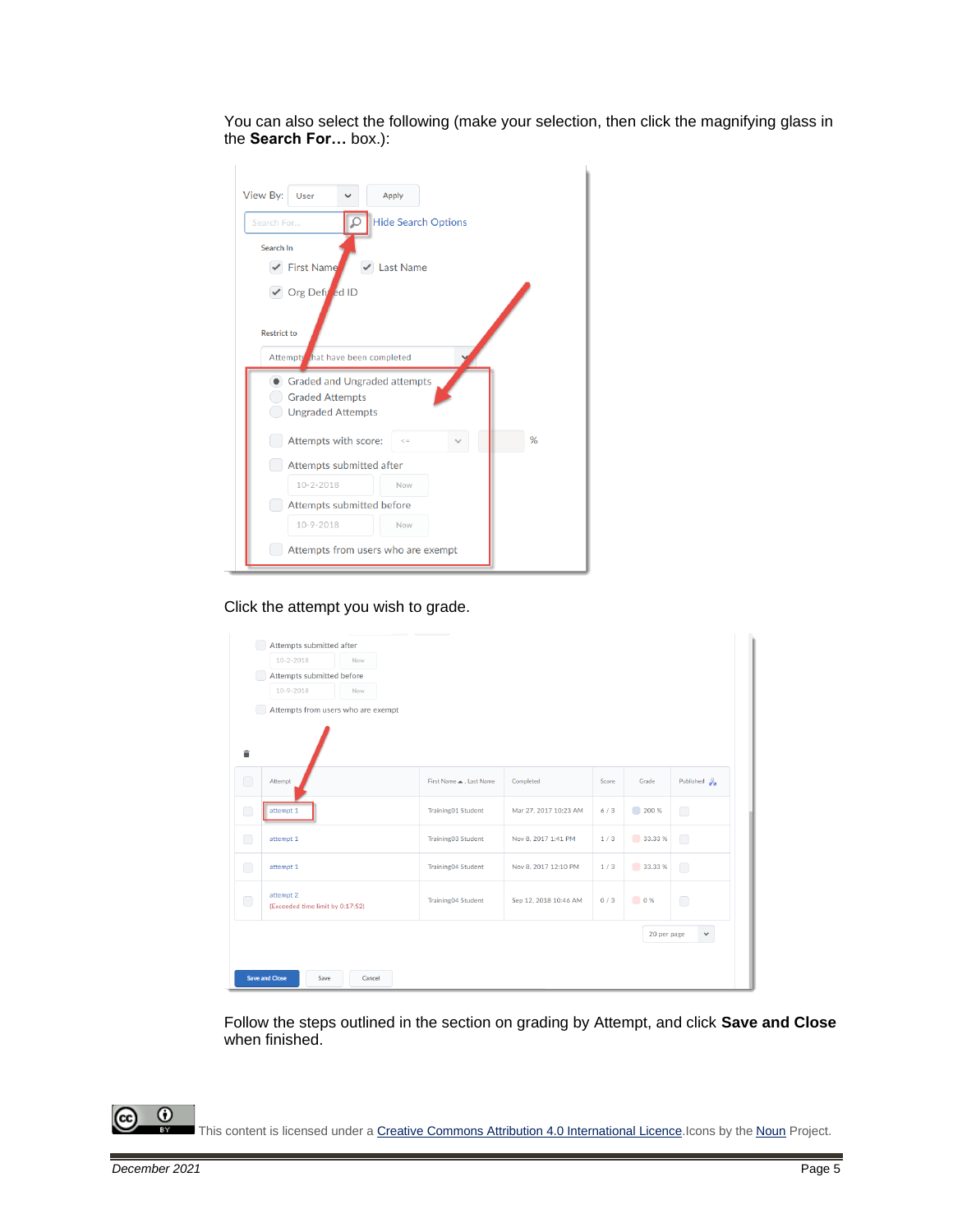c. Finally, grading by **Question**. First, click the **Questions** tab.

| Grade Quiz - All About Quizzes .                                                                                                                                                                  |              |       |                                         |
|---------------------------------------------------------------------------------------------------------------------------------------------------------------------------------------------------|--------------|-------|-----------------------------------------|
| <b>Questions</b><br><b>Users</b><br><b>Attempts</b><br><b>Grade Individual Responses</b><br>Blind Marking @<br>$\blacktriangleright$ View Graded Responses $\Theta$<br><b>Update All Attempts</b> |              |       |                                         |
|                                                                                                                                                                                                   |              |       |                                         |
| <b>Name</b>                                                                                                                                                                                       |              |       | <b>Type Points Diff Bonus Mandatory</b> |
| Randomized Questions (Questions 1 - 3)                                                                                                                                                            | $\mathbf{1}$ |       |                                         |
| RQ1. Small business ownership in Canada provides employme                                                                                                                                         | $T/F -$      | $1 -$ |                                         |
| RQ2. What are the most common colours of marigolds?                                                                                                                                               | $MC -$       | $1 -$ |                                         |
| RQ3. Describe the steps necessary to transplant seedlings                                                                                                                                         | $WR -$       | $1 -$ |                                         |
| RQ4. The library at Interurban is located in the ______                                                                                                                                           | $FIB -$      | $1 -$ |                                         |
| RQ5. The discussion tool is the best tool to use for comm                                                                                                                                         | $T/F -$      | $1 -$ |                                         |

You can choose to grade using **Blind Marking** (so you will not know which student submitted which question attempt).

| Grade Quiz - All About Quizzes .                                                                           |         |       |                                         |
|------------------------------------------------------------------------------------------------------------|---------|-------|-----------------------------------------|
| <b>Users</b><br><b>Attempts</b><br>Questions                                                               |         |       |                                         |
| <b>Gra</b> Individual Responses<br>Blind Marking @<br>$\blacktriangleright$ View Graded Responses $\Theta$ |         |       |                                         |
| <b>Update All Attempts</b>                                                                                 |         |       |                                         |
| <b>Name</b>                                                                                                |         |       | <b>Type Points Diff Bonus Mandatory</b> |
| Randomized Questions (Questions 1 - 3)                                                                     | 1       |       |                                         |
| RQ1. Small business ownership in Canada provides employme                                                  | $T/F -$ | $1 -$ |                                         |
| RQ2. What are the most common colours of marigolds?                                                        | $MC -$  | $1 -$ |                                         |
| RQ3. Describe the steps necessary to transplant seedlings                                                  | $WR -$  | $1 -$ |                                         |
| RQ4. The library at Interurban is located in the _______                                                   | $FIB -$ | $1 -$ |                                         |
| RQ5. The discussion tool is the best tool to use for comm                                                  | $T/F -$ | $1 -$ |                                         |
| <b>PO6</b> From the list below, what tool do you believe is bes<br><b>Close</b>                            | $MC -$  |       |                                         |

 $\overline{\odot}$ (cc

This content is licensed under [a Creative Commons Attribution 4.0 International Licence.I](https://creativecommons.org/licenses/by/4.0/)cons by the [Noun](https://creativecommons.org/website-icons/) Project.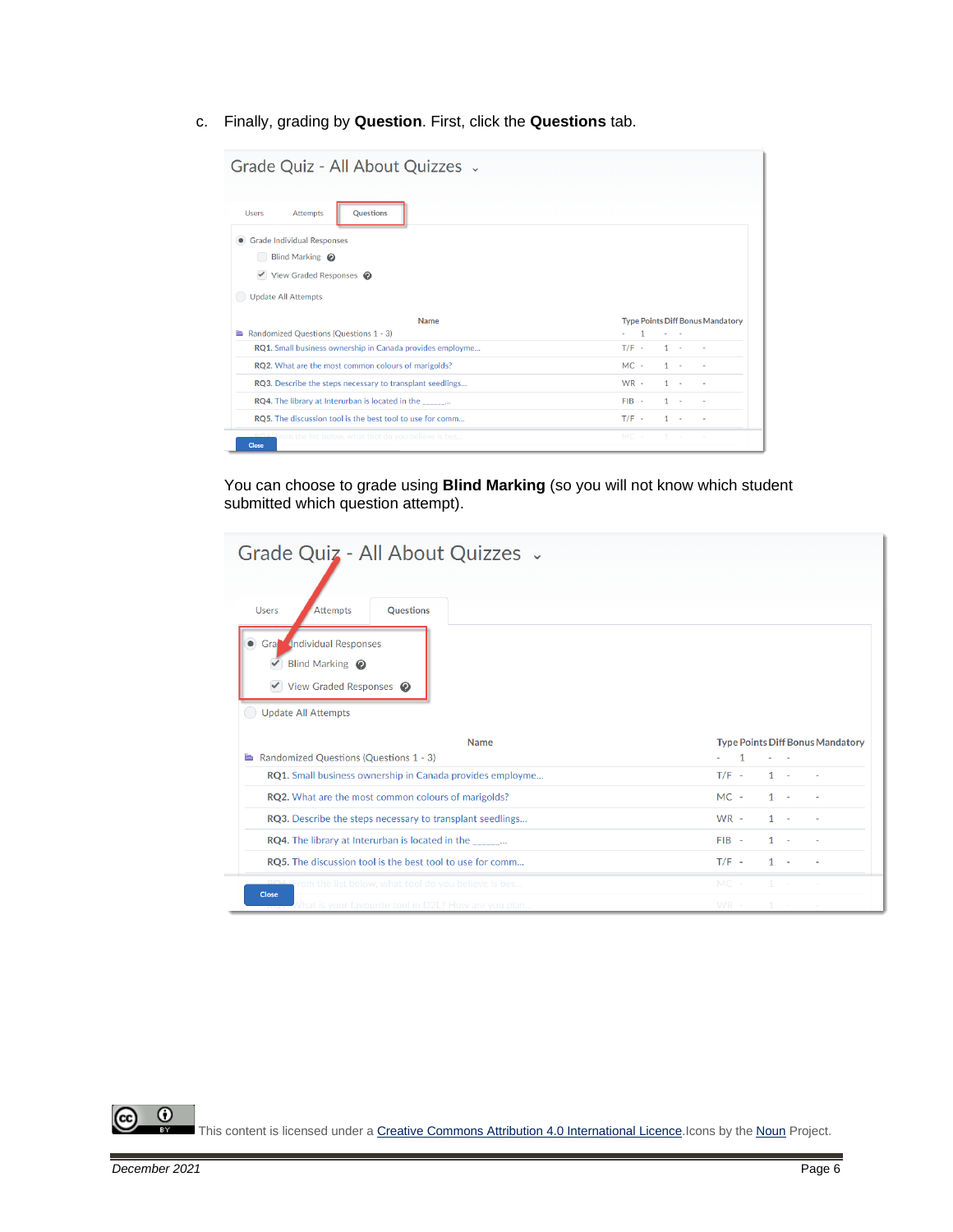Click on the question you wish to grade.

|                                         | <b>Questions</b>                                           |         |              |                                         |
|-----------------------------------------|------------------------------------------------------------|---------|--------------|-----------------------------------------|
| • Grade Individual Responses            |                                                            |         |              |                                         |
| $\vee$ Blind Marking $\odot$            |                                                            |         |              |                                         |
| $\vee$ View Graded Responses $\bigcirc$ |                                                            |         |              |                                         |
| <b>Update All Attempts</b>              |                                                            |         |              |                                         |
| Randomized Questions (Questions 1 - 3)  | <b>Name</b>                                                |         |              | <b>Type Points Diff Bonus Mandatory</b> |
|                                         | RQ1. Small business ownership in Car Ida provides employme | $T/F -$ | $\mathbf{1}$ |                                         |
|                                         | RQ2. What are the most common cours of marigolds?          | $MC -$  | $1 \quad$    |                                         |
|                                         | RQ3 Describe the steps necessary to transplant seedlings   | $WR -$  | 1            |                                         |
|                                         | RQ4. The library at Interurban is located in the ______    | FIB-    | 1            |                                         |
|                                         | RQ5. The discussion tool is the best tool to use for comm  | $T/F -$ | $\mathbf{1}$ |                                         |
|                                         |                                                            | $MC -$  | 1            |                                         |
|                                         | RQ6. From the list below, what tool do you believe is bes  |         |              |                                         |

Add the **Score**, and click **Expand question feedback** to add additional feedback for the answer to the question. Click **Save and Continue** to move to the next attempt for this question. Click **Save** when you have finished grading all the question attempts.

| <b>Grade Question</b>                                                                                                   |
|-------------------------------------------------------------------------------------------------------------------------|
| $\frac{1}{2}$ 12 $\frac{1}{2}$<br><b>Question Responses</b>                                                             |
| <b>Attempt 1</b>                                                                                                        |
| Describe the steps necessary to transplant seedlings from a peat pot into a garden.                                     |
| Prick out the seedling and lift by the leaves.<br><b>Save Time</b><br>10:22 AM                                          |
| <b>Score</b><br>/ 1 <i>(graded by Emily Schudel)</i><br>.5<br><b>STATISTICS</b><br><b>Expand question feedback</b><br>D |
| <b>Save and Continue</b><br><b>Save</b>                                                                                 |

 $\odot$ (cc

This content is licensed under [a Creative Commons Attribution 4.0 International Licence.I](https://creativecommons.org/licenses/by/4.0/)cons by the [Noun](https://creativecommons.org/website-icons/) Project.